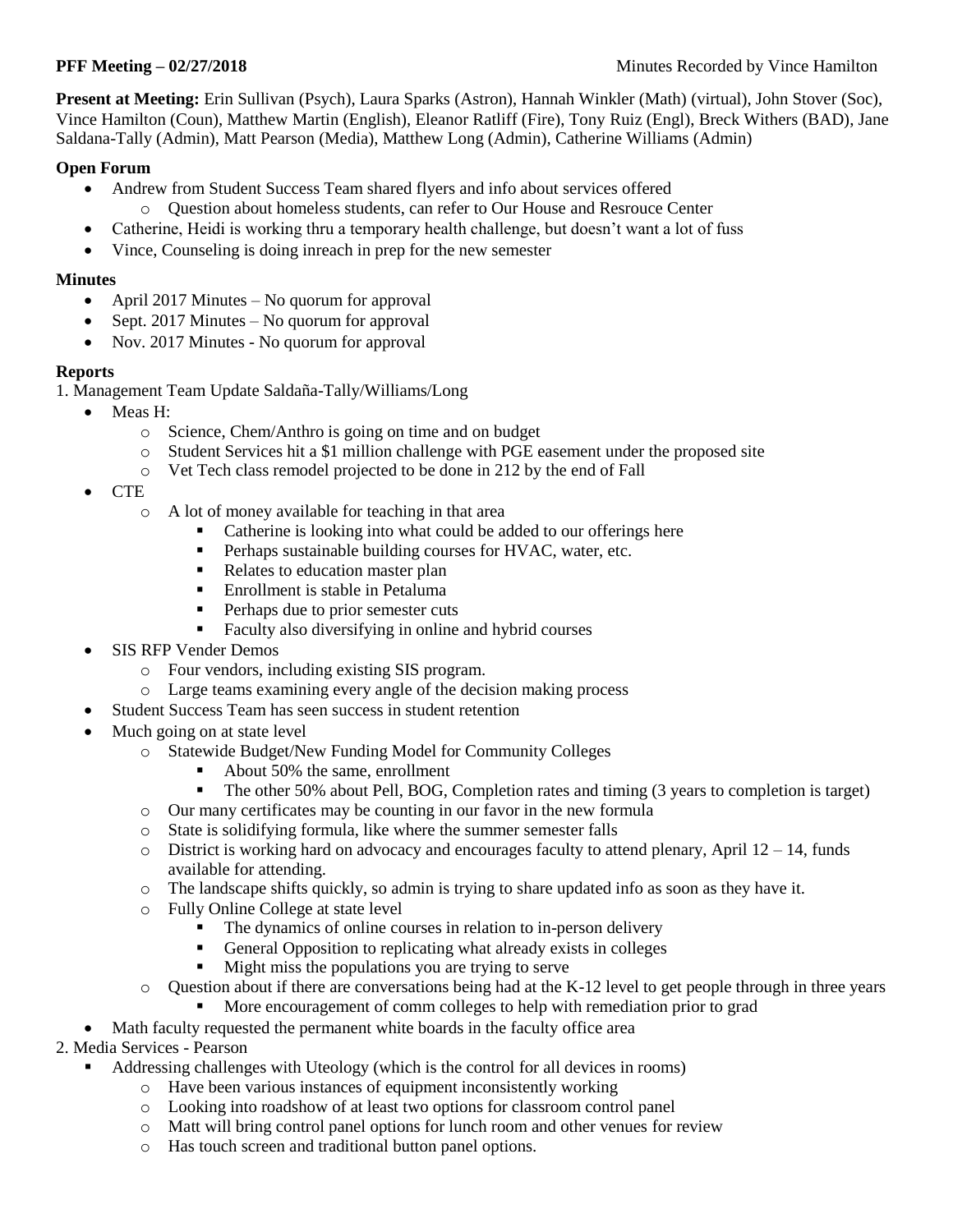- 3. Academic Senate Sullivan
	- o Faculty Hiring on Senate Agenda
		- o Ranking Candidates
		- o Who is in room at VP level
	- o Testing Center
		- o Laura Aspinall and Pedro Avila have been talking further about District test center
		- o May be brought to PFF by the Senate.
- 4. All Faculty Association Matheson
	- Robert Jackson's analysis on AFA website
		- o Materials presented to Feb meeting and General Membership meeting
		- o Different interpretation of data than what's been widely shared
		- o March 12 is next negotiation meeting with mediator
- 5. Chair Report Sullivan
	- Retreat led to discussion items for today
	- Steering Committee elections
		- o Chair position is the only one rolling over, so will have staggered 1 year and 2 year positions
	- Friends of Petaluma Professional Development Funds, \$2000 total for up to 4 applicants of \$500
		- $\circ$  To be used in 2018 2019 fiscal year
		- o Libby was not able to use her funds for this year, to PFFSC will determine how to distribute that funding for the current year.

### **Action**

• None

# **Discussion**

1. PFF Meeting Format and Participation PFFSC ~15 min

- Cannot do a closed session unless we are talking about confidential matters
- Overall lack of attendance at PFF
- Many Dept. Chairs in PC, so can affect attendance as well
- Previously attendance has been higher when controversial matters discussed.
- Remind people of the value and mission of PFF to reaffirm why this is important time and space
- Used to be more of a social aspect to PFF
	- o Perhaps why the Retreats are better attended
- A lot is going on right now to pull away people's attention
- Transfer Track pulls away time as well
- Perhaps moving the actual location of the meeting to the lunchroom
- 2. Guided Pathways on the Petaluma Campus PFFSC/Long/Williams ~15 min
	- We already do Pathways here and how would be upscale them.
	- Roberto Alvarado will be on Guided Pathways task force
	- Community College Research Center at Columbia
		- o Kitchen Sink of best practices bundled into Best Practices
			- **Principles of Guided Pathways**
			- **Items within Guided Pathways** 
				- Moving students thru more efficiently
				- Using data to inform changes
				- How to better direct undecided students
				- Challenging to navigate for first gen students
	- Examples of Guided Pathways
		- o Clearer direction of progress toward degree completion
			- **More concrete indicators of success and remaining needs**
		- o Having a ed plan
		- o Multiple Measures for placement
		- o More controversial topics
			- **MetaMajors** 
				- Original concept of how to more easily explore majors broadly